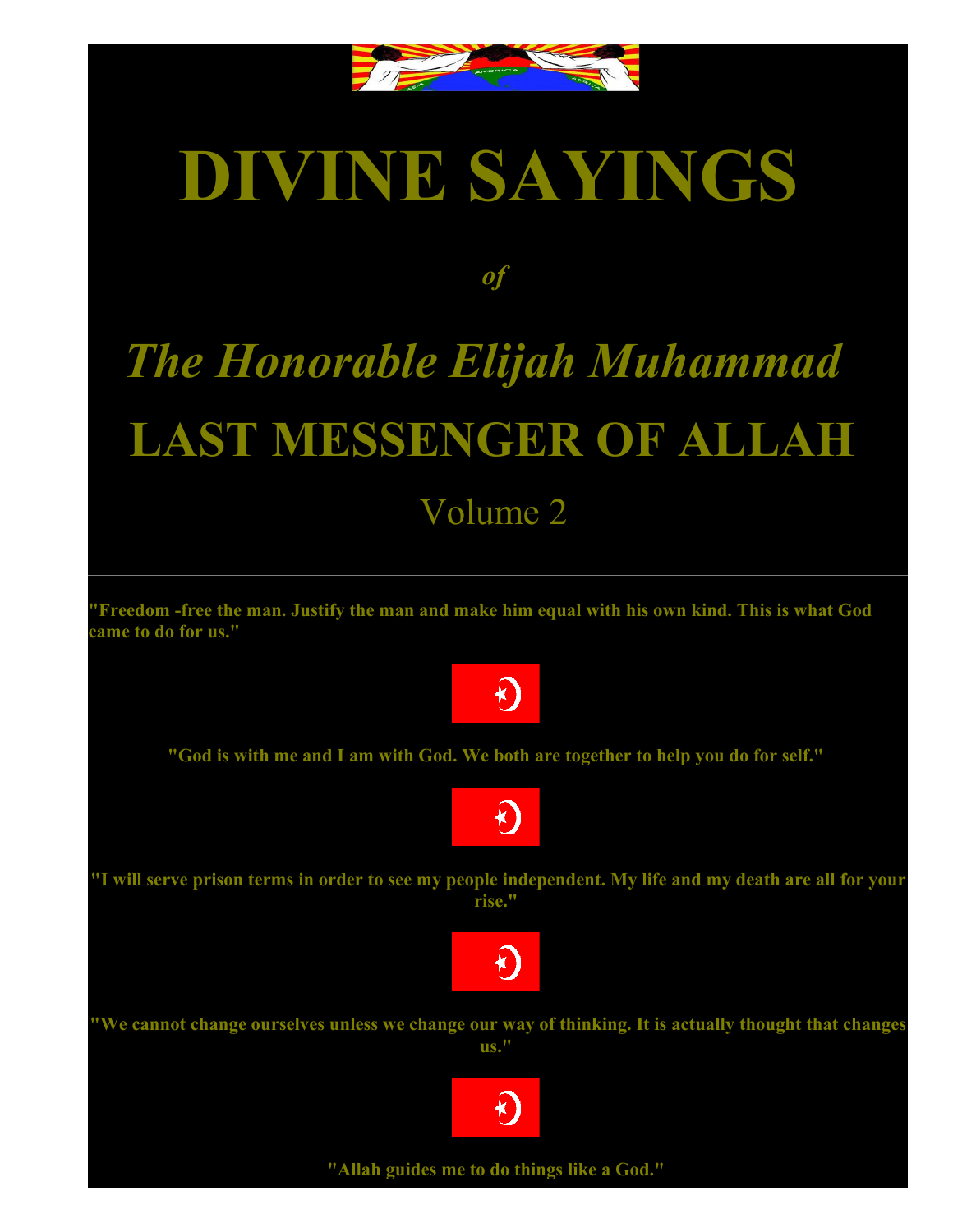

**"When your mind becomes peaceful in Islam you are becoming nearer to God."**



**"The beginning of all nations is back to the earth brother - to the farm. Farming is the solution to our economic problems. Farming is the foundation of Self Independence."**



**"We want to make a new nation. Get that in your mind."**



**"Everything comes out of the earth. No nation has ever exhausted the earth's treasures."**



**"The truth hurts but, it does not hurt anyone but the quilty. My job is to fight with The Sword of Truth."**



**"Truth is welcome among those who seek it."**



**"Truth is satisfying. Untruth is terrifying."**



**"You should use the term** *Raise* **when referring to the Messenger rather than 'sent' "**

K)

**"A Messenger is not raised to tell you the day, but to warn you that the day is coming."**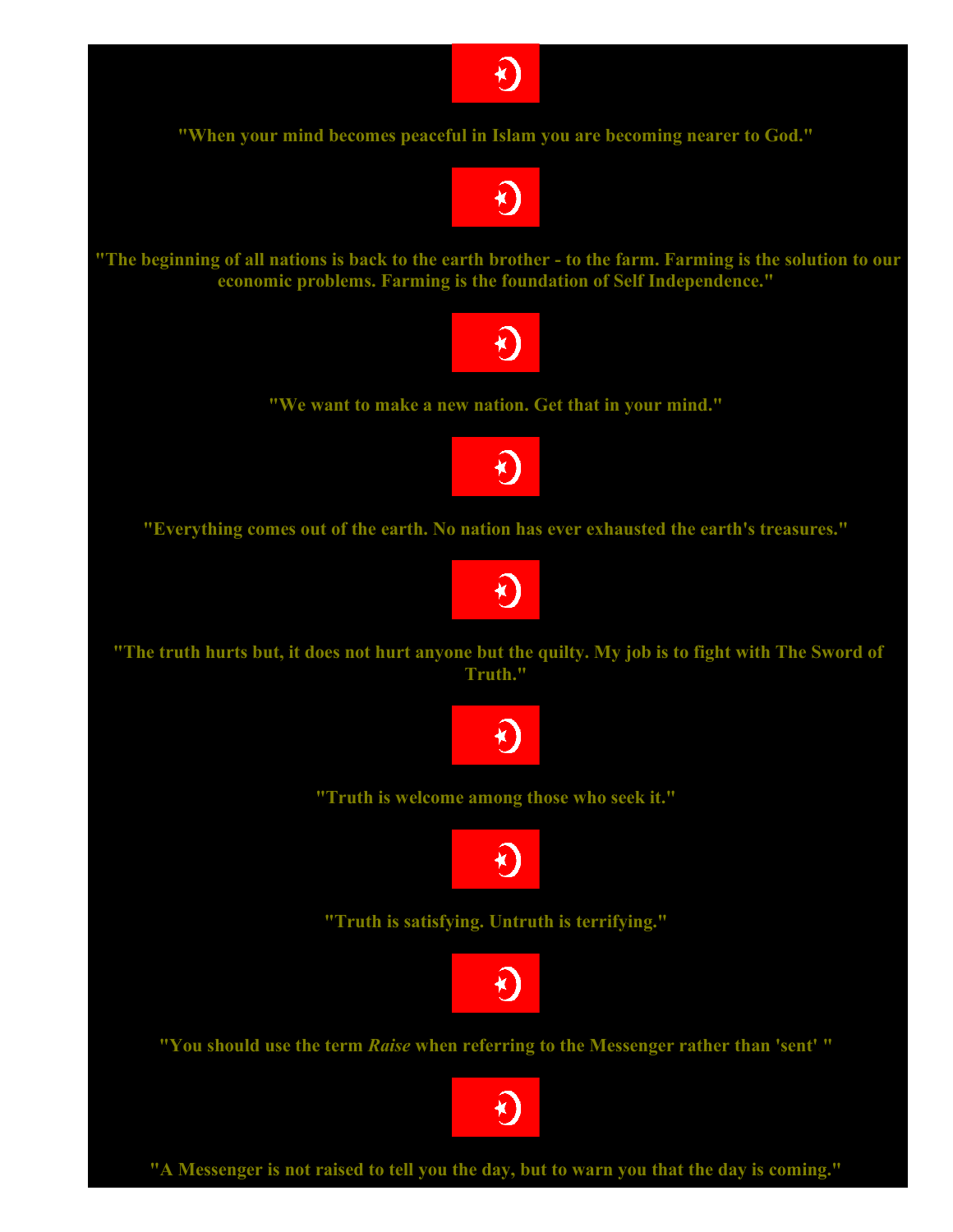

**"Allah makes Himself known through Muhammad. He is used as a reflector."**



**"What Allah has revealed to me is a base for building a universal knowledge. It has not become universal or we would not be preaching. It is to become universal."**



**"The Holy Quran is the greatest book there is. It is a unique book."**



**"Islam is the only thing that will bring us into power and shake the dust of this civilization."**



**"Heaven is not a place to rest from labor, it is a starting point."**



**"The more closer you try to live to me and try to follow me, the better your life."**



**"The greatest fault I find among the Muslims is that they spend too much time in idle talk. The Holy Quran teaches against this. Encourage each other to enjoy the discussion of Islam."**



**"The stars rise just before the sun. This is the Messenger. He comes just befor ethe God. The morning star with piercing brightness. The Messenger is the first to show forth this light of Allah."**

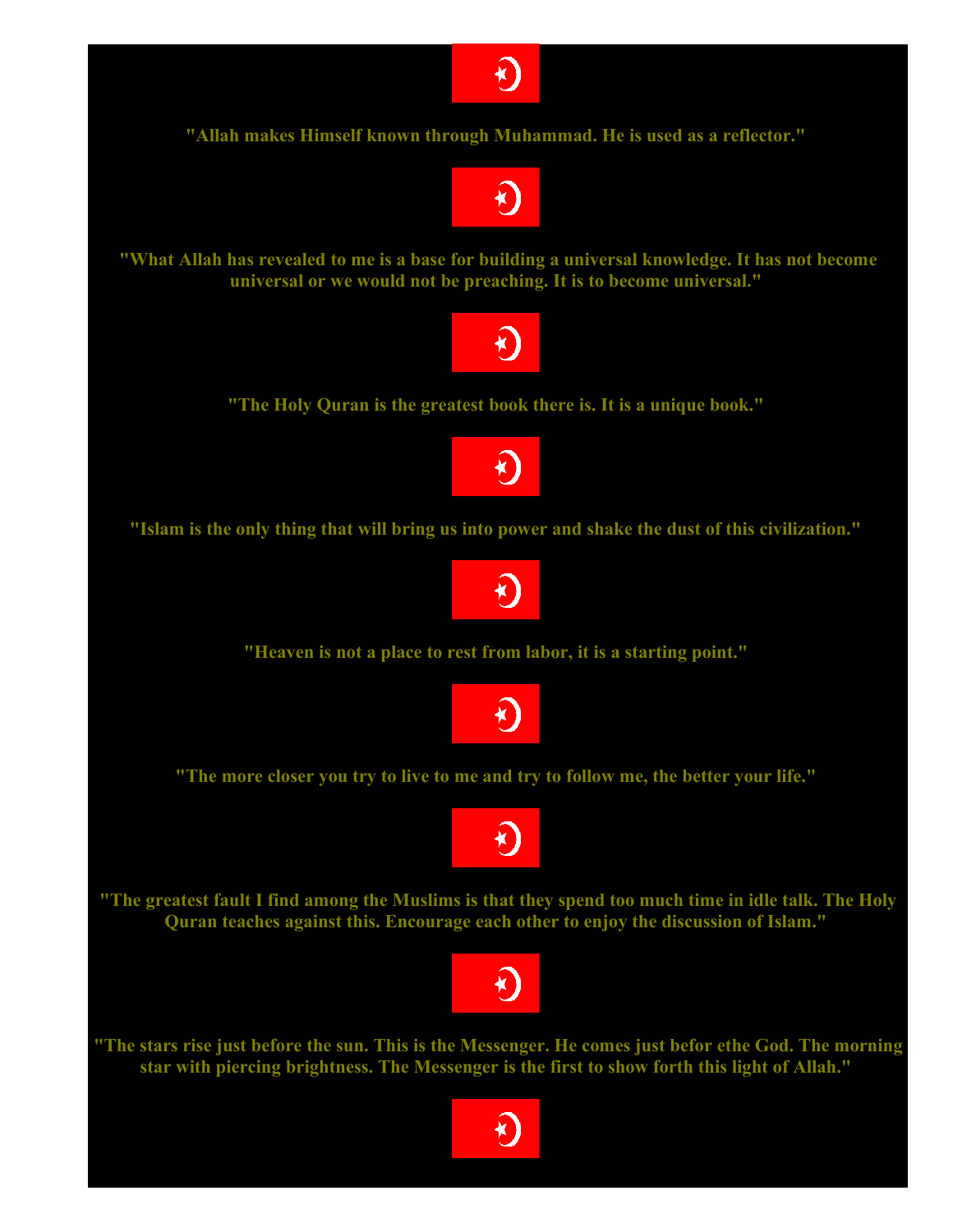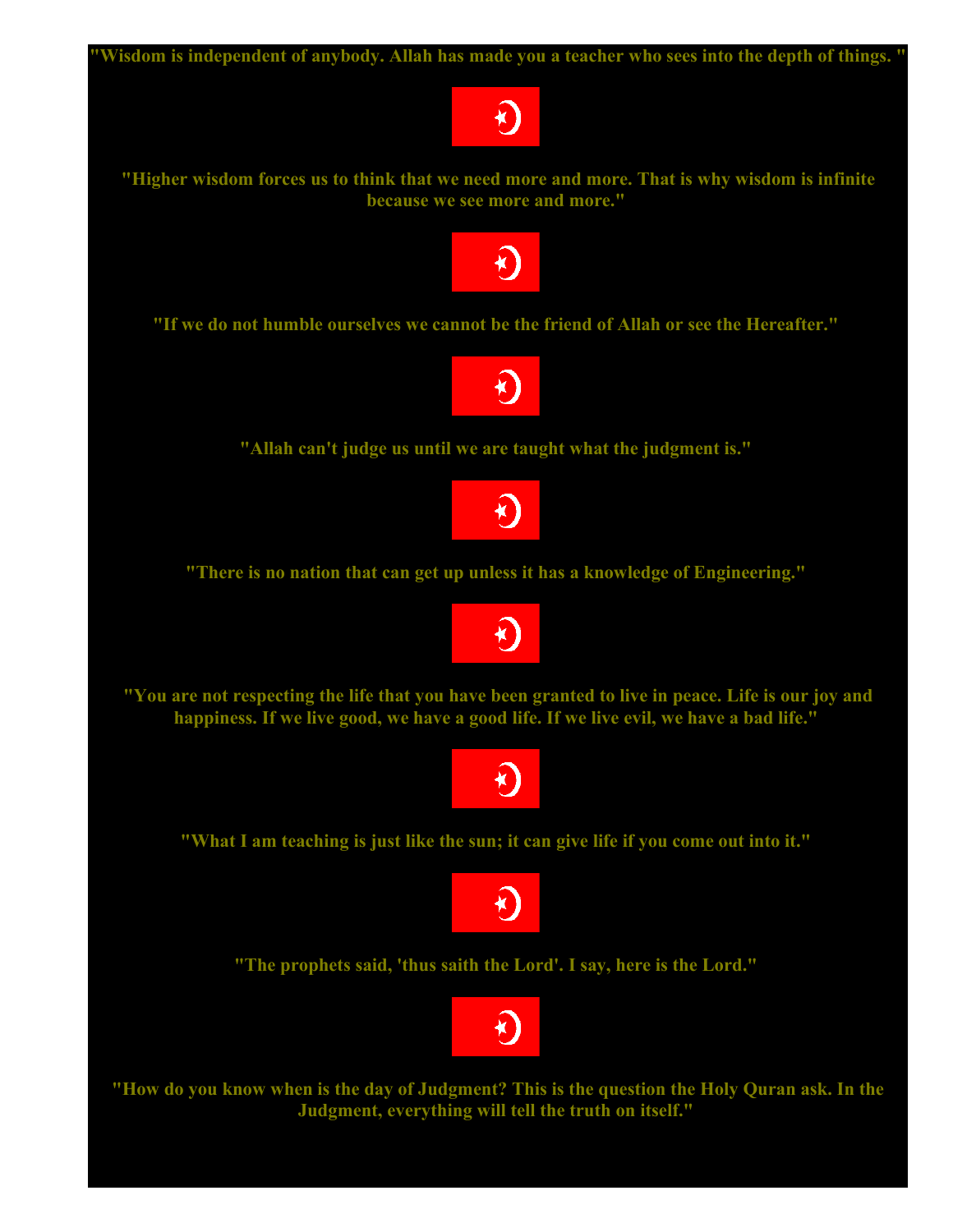

**"The Judgment will bring out of you what is hidden in you"**



**"I was taught into the wisdom of God not prophets. I am the end of prophets"**



**"We are not trying to overthrow the government, just your ignorance. We must display decency and intelligence."**



**"When you put Islam in a man's heart, he has got it."**



**"Try to be yourself and you will find yourself to be the best. You have got to be your own Black Self."**



**"Why we are taught to be humble and submissive is because that is the very nature of the germ in which we are made."**



**"Everything that attracts your attention is for seeking wisdom, not sport and play."**



**"You don't have to guess at the truth. I have the truth. I am the truth. I am part of peace. I do not seek peace."**

<u>K)</u>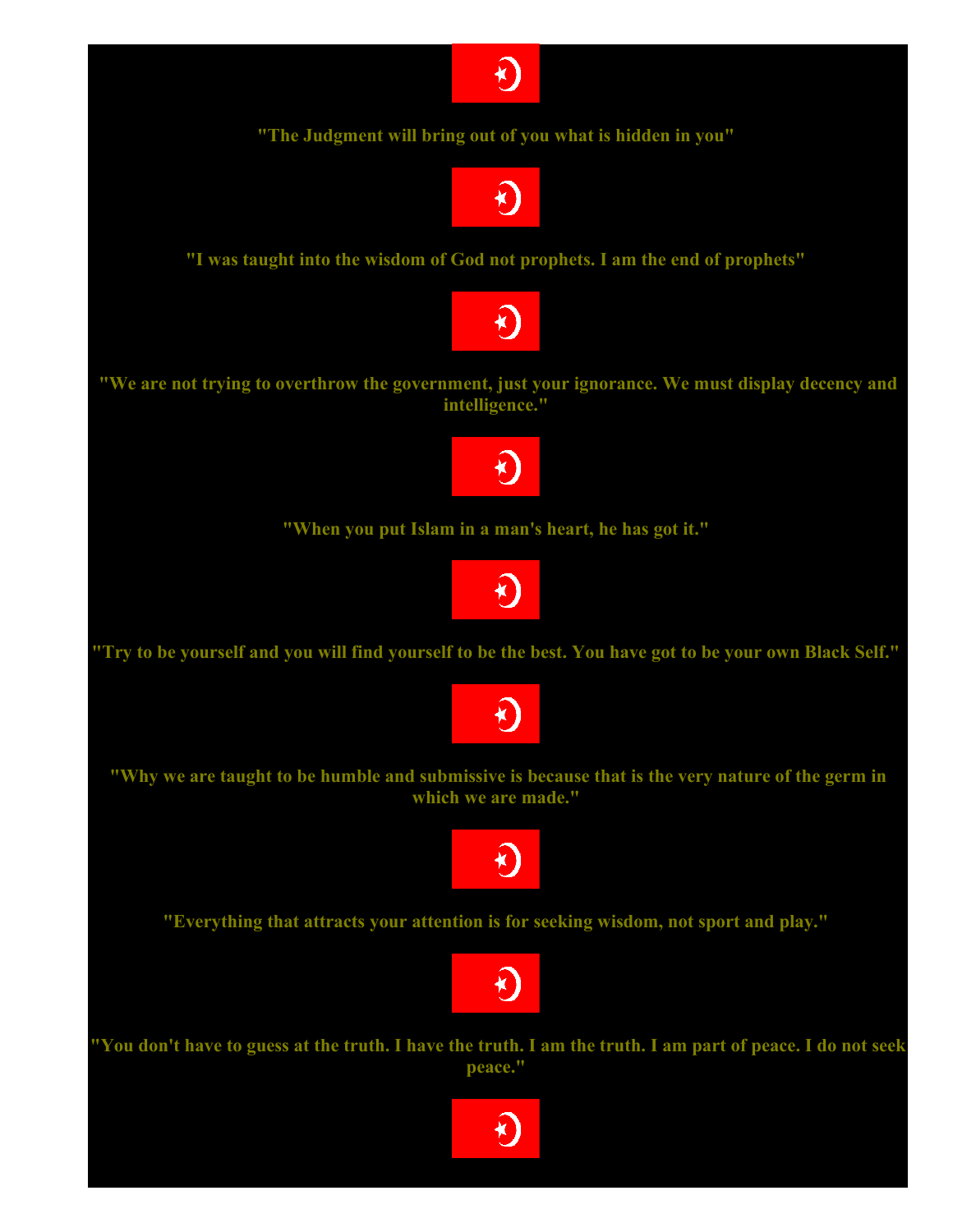

**"You can do whatever you want if you just put your heart in it. Allah will show you that there is a God**